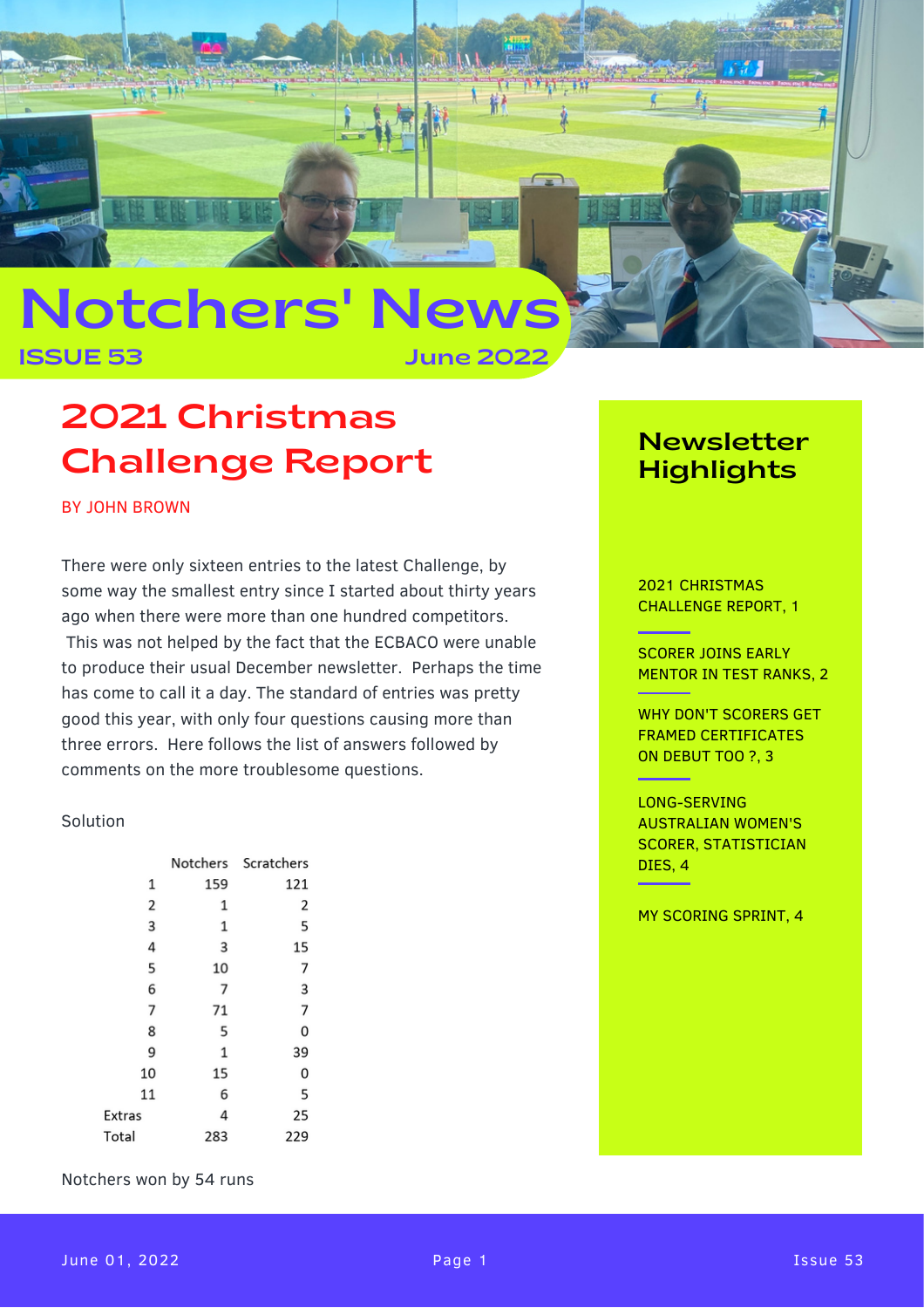Notchers 2 described an unusual situation, one which I have never seen in over seventy years of involvement in the game, but it is covered in the laws (21.9) – seven entrants got this wrong. In Scratchers 4 six entrants thought that the match would end in a tie if the last batter was injured off the last ball of the last over and would have been unable to continue their innings. But, since it was the last ball of the last over, there would have been no need for them to continue, so they would be recorded as Not Out. If the injury had happened when there was still one or more balls to be bowled, then it would be recorded as a retirement and the result would have been a Tie.

In Scratchers 2 there were six mistakes where entrants forgot that it is possible to be dismissed in two ways from a Wide Ball – Stumped and Hit wicket. In Scratchers 5 there was some disagreement about what constituted the use of a limb in making an official signal. My interpretation was that the touching of the opposite shoulder involved the use of only one limb since the shoulder required no movement. The seven signals I expected to be counted were Dead ball, Wide ball, Six runs, Last hour, Leg-bye, Revoke last signal and Level 3 offence (part2). I am happy to report that any difference of opinion did not affect my list of Allcorrect entries.

There were only two entrants who made no mistakes – John Betts and Martyn Holloway-Neville. My congratulations to them and, as always, my thanks to all entrants, especially those who sent appreciative messages and seasonal greetings. Martyn was the winner when his name was pulled from the Third Umpire's hat and he has already received his prize, once again kindly provided by Cathy Rawson.

### of your company by inserting your logo, infusing Scorer joins early mentor in Test you want to use your company newsletter for ranks BY PTG Editor, Thursday, 13 January 2022. PTG 3790-18648

Nathan Bester started scoring in Cricket Tasmania Premier League (CTPL) First XI matches with the Clarence club in Hobart at the age of just 13 in 1998, his first scoring colleague being New Town's Hazel Bradshaw, mother of the late Keith and herself Australian Test scorer number 76. On Friday Bester, 36, will join her in Test ranks when he debuts and becomes the fifth Tasmanian, and the nation's 116th, Test scorer for what is the island state's 14th ever Test, and first played there in the 145 years of Ashes rivalry.

When Bester started scoring there was, he points out, no such thing as Twenty20 cricket, and in the CTPL the short-form format was a 55 over a side whole day game, and two-day a 100 overs a side compulsory declaration agreement. In 2000, he moved to the north of Tasmania, recording the details of First XI fixtures played over eleven seasons by the Westbury club in the Northern Tasmania Cricket Association's (NTCA) competition. Then it was back to the south in 2010 when he became the First XI scorer at the CTPL's South Hobart-Sandy Bay for seven seasons, then since 2018 at the league's Lindisfarne club as Administrator and Senior Scorer.

His first representative game was in Cricket Australia's (CA) old Institute Challenge series in Launceston in 2001 involving development teams from South Australia, New South Wales, Victoria and Tasmania playing in round robin format. He was appointed as the NTCA's scorer for the Intrastate Jamie Cox Plate series during the eight seasons it was played, then his senior state representative debut came during the 2008-09 season in a Twenty20 between Tasmania and South Australia with a crowd close to 7,000 at Launceston's NTCA Ground.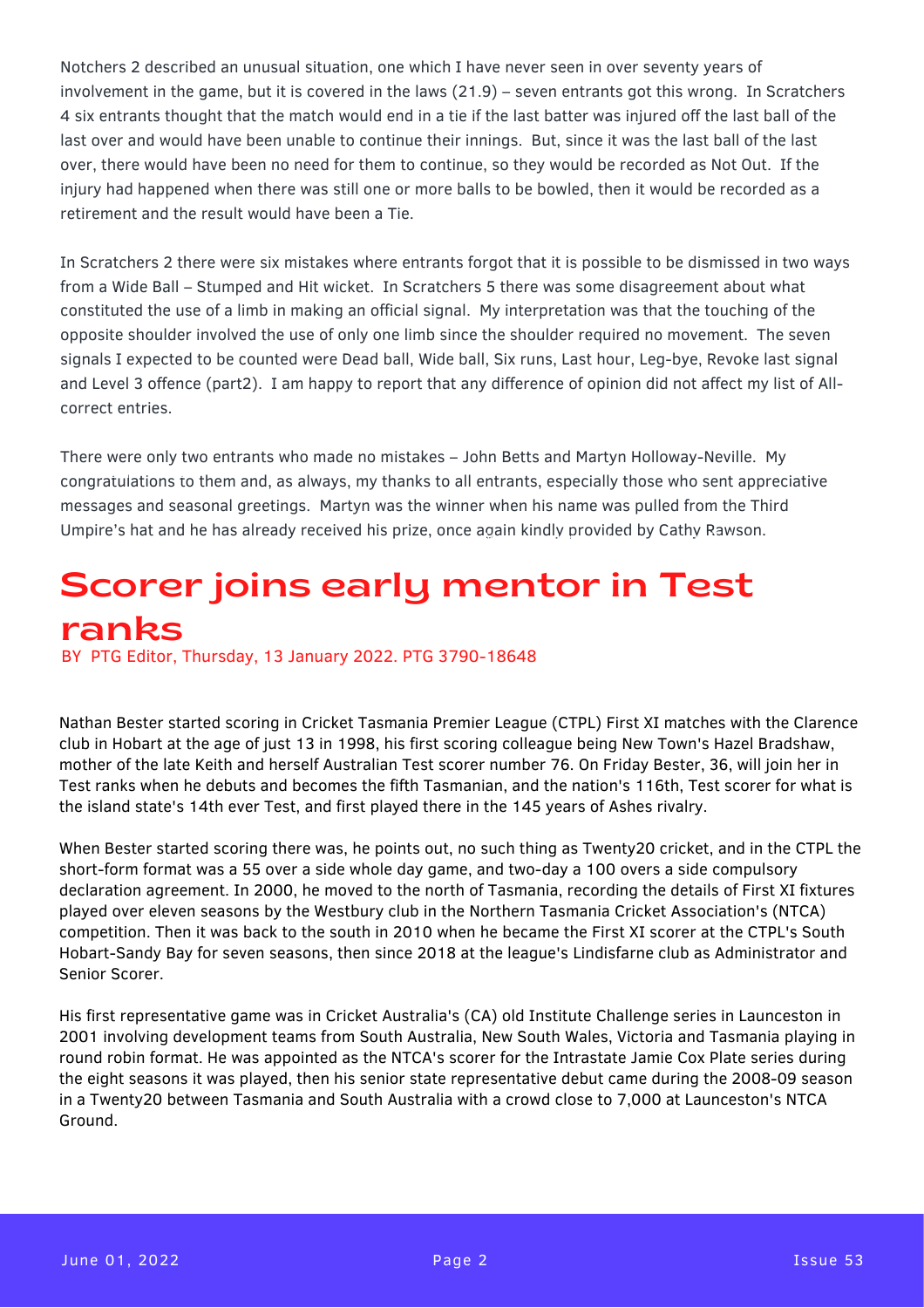Bester has also scored for CA Under 17 Men's, Under 18 Girls and Under 19 Men's Championships played in Tasmania, and he was part of the scorer panel for the 2015 men's World Cup, scoring the Ireland-Zimbabwe match at Hobart's Bellerive Oval. There have also been England Lions Tour Matches, a One Day International involving South Africa, the final of the Sheffield Shield between Victoria and Western Australia in 2015, and CA's 2017-18 One Day Final between Western Australia and South Australia.

Bester will be working in the scorers' room at Bellerive Oval with Graeme Hamley, Test scorer number 89, for whom it will be his eighth Test since his own debut in 2005. His Tests to date have involved visiting teams from New Zealand, Pakistan, South Africa, Sri Lanka (twice) and the West Indies (twice). When details of the match schedule for the 2021-22 Ashes series were first announced last year, neither Bester or Hamley could have imagined they would be scoring in an Australia-England Test match before season's end.

While relatively young for a Test debutant, Bester is not the youngest, for according to an important work undertaken by Canberra-based Adam Morehouse (Test scorer 94) on Test scorers, the researcher who has established and maintains the number list (PTG 1985-9499, 9 August 2016), the honour goes to the legendary scorer/baggage master for the Australian team Bill Ferguson (22) who was aged 24yr 348 days on debut 116 years ago (PTG 2527-12750, 1 August 2018). Morehouse says that all-up there have been another eleven scorers who made their debuts whilst they were in their twenties, the most recent being Merilyn Fowler (85) from New South Wales who was 28 when she debuted in 2000.

# certificates on debut too ? Why don't scorers get framed

### BY PTG Editor, Thursday, 13 January 2022. PTG 3791-18654

Every time one of Cricket Australia's (CA) match officials makes their debut at first class, List A or Twenty20 matches there is a quiet ceremony held out on the ground before play where the individual or individuals concerned receive a framed certificate that proclaims their achievement during which images are taken such as that seron, and rater display se on one materic mislate mess site. That is at reast the sace mish it comes to<br>CA's umpires and referees, but when it comes to scorers nothing of the kind occurs. Umpires and referees of course play key roles in the management of any game of cricket, but no more than the scorers without whom nobody would know who scored what or took what, and ultimately who won the game. as that below, and later displayed on CA's match officials' web site. That is at least the case when it comes to



*March last year saw two framed certificates presented by CA for the List A debuts of match referee David Gilbert (second from left) and umpire David Taylor (third from left). On the far left and right respectively are Taylor's on-field colleague Gererd*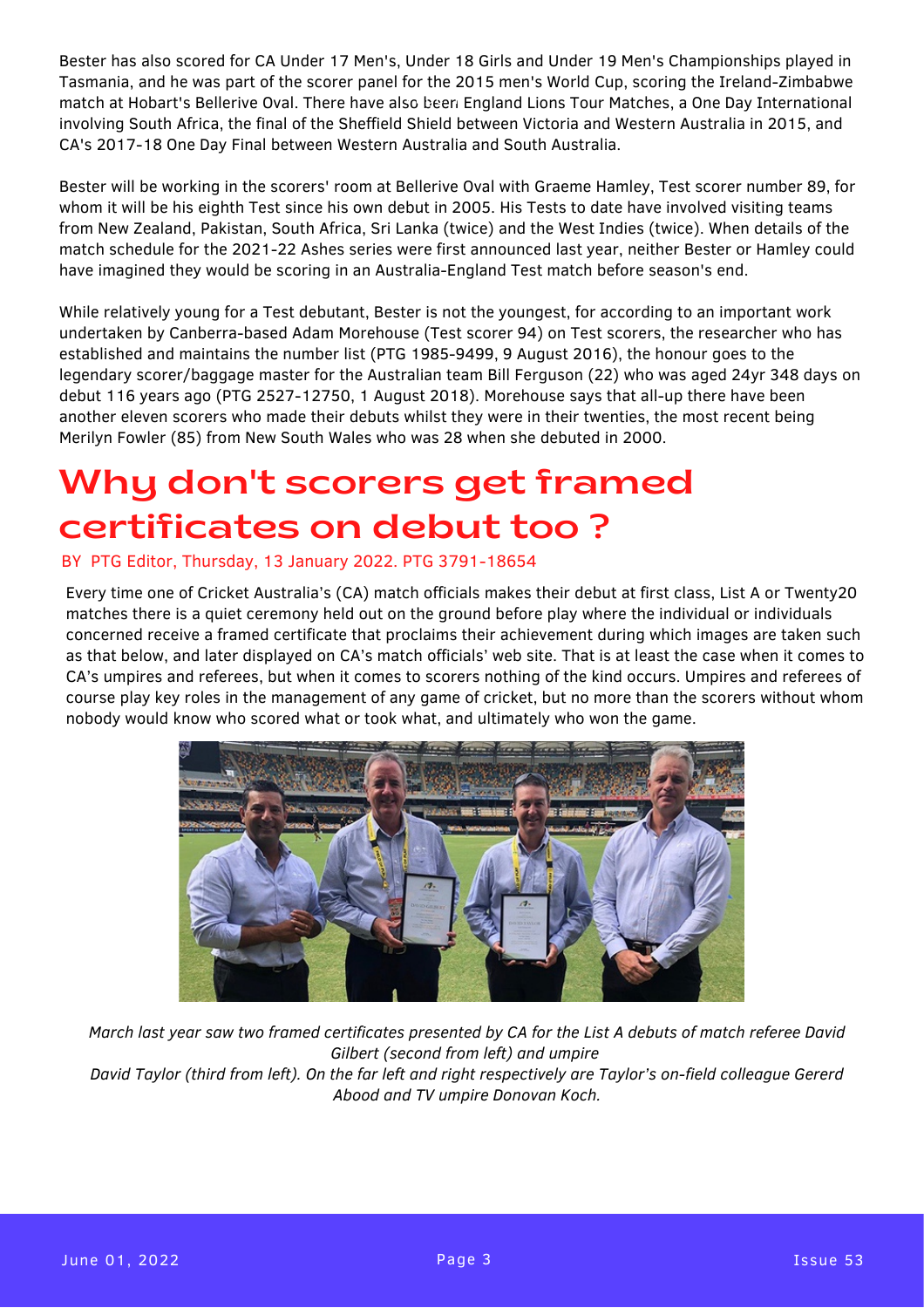Scorer appointments to CA first class, List A and Twenty20 only come after each individual has, like umpires and referees, shown their competency and have provided key service over many years in supporting the game at grass roots level. In the case of scorers who make their debuts at the game's highest level, a Test match, their career often goes back decades of invaluable service to the game (PTG 3790-18648, 13 January 2022).

So why aren't such first class, List A and T20 scorer debutants recognised, like their umpire and referee colleagues, with certification of their achievements? And with Test umpires now wearing hat bands with their debut number on them (PTG 3786-18627, 10 January 2022), and in the case of Australian Test scorers we now know from Adam Morehouse's work what their debut number is, what about at least a framed certificate marking their hard earned achievement?

## Long-serving Australian womens' scorer, statistician, dies

BY Kersi Meher-Homji, Sydney Morning Herald. Tuesday, 25 January 2022. PTG 3804-18716

Erica Sainsbury, who scored in 15 women's Tests and 63 women's One Day Internationals (WODI), the latter including the pre-International Cricket Council (ICC) World Cups of 1997 and 2000, has died aged 62. Sainsbury began playing cricket in the 1970s and featured in ten first-class matches for NSW, however, a serious shoulder injury ended her career, but her contribution to the game continued for the rest of her life.

Sainsbury was Australian women's team scorer (Test number 14 and WODI number 2) between 1987 and 2003, touring England and Ireland in 1987, New Zealand six times from 1990-2004, and India in 1997. As the official statistician for Australian women's cricket she compiled a comprehensive set of cricket records and became an automatic point of reference for the print and electronic media seeking information on women's cricket. She was a NSW selector from 1988 to 1995 and a member of International Women's Cricket Council Match Rules and Drug Committees, again a pre-ICC group.

In 1997, Sainsbury joined the Company of Cricket Scribes and brought fresh ideas in discussion with invited guests John Benaud, Tony Cozier, Kerry O'Keeffe, Harsha Bhogle, Jim Maxwell, Darrel Hair and David Frith, among others. Beginning in 2004 she was a ground announcer for Cricket NSW and since 2006 for Cricket Australia. She was a Life Member of Gordon District Cricket Club Women's Division and in 1997 won the Service Award for the NSW Women's Cricket Association.

Cricket historian Richard Cashman said, "Erica provided comprehensive statistical information to 'The Oxford Companion to Australian Cricket', providing figures for the biographies of women cricketers. She also provided stats to the book 'Wicket Women'. She was very professional in all that she did, had a good sense of humour, was modest and self-effacing, and her passing is a great loss to the cricket community.

## My scoring sprint

#### BY Arun Kumar Manickavasagam

I had a terrific season which involved my international scoring debut in an official capacity as the New Zealand cricket scorer for the Test between New Zealand and Bangladesh at Hagley Oval in Christchurch. It was a very special day in my life because if someone had told my younger self that I would be scoring a Test match in New Zealand one day I would have asked two questions with curiosity: 1) Where is New Zealand and 2) What is cricket scoring ?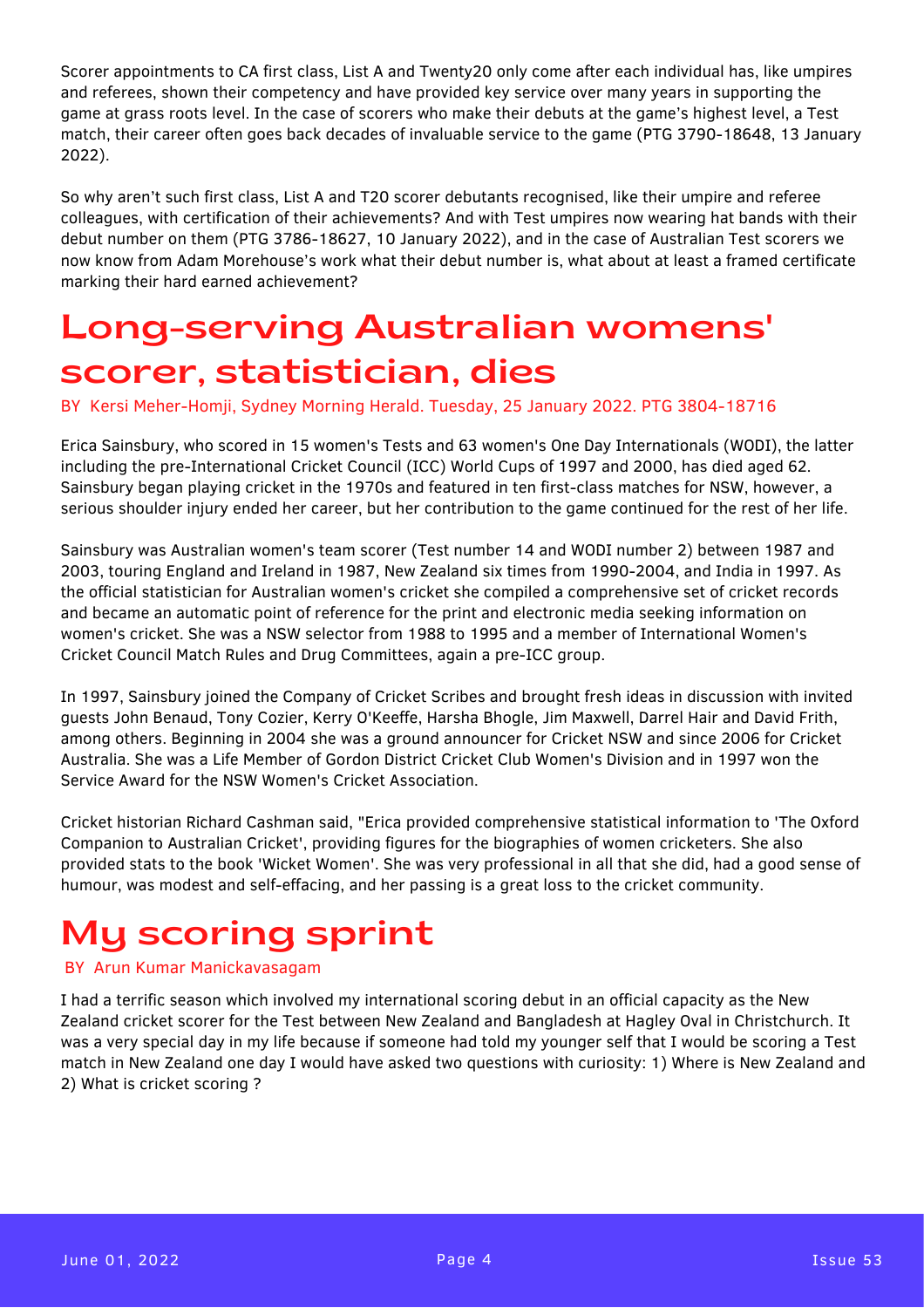It was memorable for a number of reasons. The coincidence was Tom Latham played in the very first game of cricket (club) I scored in my life and he was the skipper in my debut game at the international level. Other highlights include:

- c TWM Latham b LRPL Taylor
- $\bullet$ scoring the first "7" in my life (it is only the 6th instance in Test history that a 7 has been recorded)
- Highest individual score at Hagley Oval by TWM Latham 252
- 300th Test wicket for TA Boult
- 9th Five Wicket Innings Haul for TA Boult
- Yasir Ali's Maiden Test 50
- Liton Das's 2nd Test century
- Left handed scoring colleague
- Goose bump moment when the official scorers names were announced before play

Following my international scoring debut, media sources got in touch with me which was all very new to a boy who grew up not expecting to make any headlines. More can be found in the link below:

https:/www.hindustantimes.com/cricket/arun-manickavasagam-meet-chennai-born-engineer-who-is-newzealand-cricket-s-first-official-scorer-from-india-exclusive-101642488651188.html

Then followed my second Test between PROTEAS and BLACKCAPS and on my way to the venue I was reminded of the following quote by Nelson Mandela:

"Sport has the power to change the world. It has the power to inspire. It has the power to unite people in a way that little else does. It speaks to youth in a language they understand. Sport can create hope where once there was only despair. It is more powerful than governments in breaking down racial barriers. It laughs in the *face of all types of discrimination." - Nelson Mandela*

It was yet another memorable game to score albeit being a very short one. Last time New Zealand won against South Africa in a Test was in 2004. After the game the third umpire walked into the scorer's box saying that they couldn't get the game going any longer. I was slowly completing my meal digesting the fact that the game got over so soon and was almost the last person to leave the ground.

Then followed the Women's cricket world cup and my first game as an official scorer was the warm-up fixture between Indian women and South Africa women at Rangiora Oval followed by India women against West Indies women at the same venue in the capacity of an ICC scorer. I had the honour and privilege of meeting the Indian skipper Mithali Raj, the only female cricketer to surpass the 7000 run mark in WODI matches.

Other warm-up games included England v Bangladesh at Lincoln Green and a rain-shortened game between England and South Africa at Bert Sutcliffe Oval. It was very rewarding to experience one of the actual quiz questions happen in the game between England and South Africa. Below is the scenario and answers will be revealed in the next edition.

Scores are tied at 138. England need 1 run to win. Bowler pitches one up and the batter rocks back, plays a square cut and the ball races to the boundary but the batters complete a run before the ball has reached the boundary.

What is England's final score and what should the umpire's signal be ?